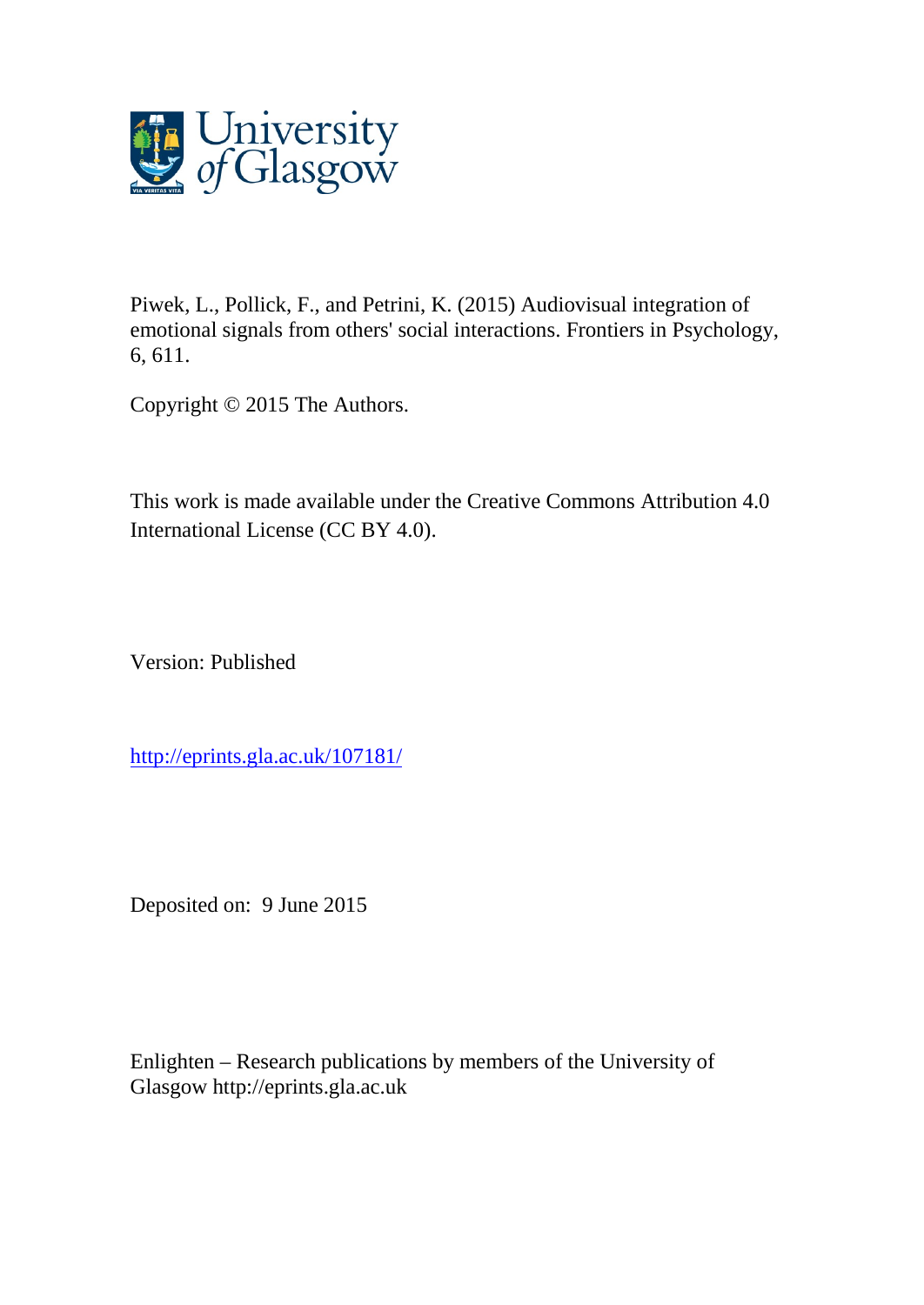

# [Audiovisual integration of emotional](http://journal.frontiersin.org/article/10.3389/fpsyg.2015.00611/abstract) signals from others' social interactions

#### [Lukasz Piwek](http://community.frontiersin.org/people/u/212186) $^{1*}$ , [Frank Pollick](http://community.frontiersin.org/people/u/12569) $^{2}$  and [Karin Petrini](http://community.frontiersin.org/people/u/79969) $^{3}$

<sup>1</sup> Behaviour Research Lab, Bristol Business School, University of the West of England, Bristol, UK, <sup>2</sup> School of Psychology, College of Science and Engineering, University of Glasgow, Glasgow, UK, <sup>3</sup> Department of Psychology, Faculty of Humanities & Social Sciences, University of Bath, Bath, UK

Audiovisual perception of emotions has been typically examined using displays of a solitary character (e.g., the face-voice and/or body-sound of one actor). However, in real life humans often face more complex multisensory social situations, involving more than one person. Here we ask if the audiovisual facilitation in emotion recognition previously found in simpler social situations extends to more complex and ecological situations. Stimuli consisting of the biological motion and voice of two interacting agents were used in two experiments. In Experiment 1, participants were presented with visual, auditory, auditory filtered/noisy, and audiovisual congruent and incongruent clips. We asked participants to judge whether the two agents were interacting happily or angrily. In Experiment 2, another group of participants repeated the same task, as in Experiment 1, while trying to ignore either the visual or the auditory information. The findings from both experiments indicate that when the reliability of the auditory cue was decreased participants weighted more the visual cue in their emotional judgments. This in turn translated in increased emotion recognition accuracy for the multisensory condition. Our findings thus point to a common mechanism of multisensory integration of emotional signals irrespective of social stimulus complexity.

## **OPEN ACCESS**

#### Edited by:

Achille Pasqualotto, Sabanci University, Turkey

#### Reviewed by:

Beatrice De Gelder, Maastricht University, Belgium Katja Koelkebeck, University of Muenster, Germany

#### \*Correspondence:

Lukasz Piwek, Behaviour Research Lab, Bristol Business School, University of the West of England, Coldharbour Lane, 4D16, Bristol, BS16 1QY, UK [lpiwek@gmail.com](mailto:lpiwek@gmail.com)

#### Specialty section:

This article was submitted to Cognition, a section of the journal Frontiers in Psychology

Received: 28 February 2015 Accepted: 23 April 2015 Published: 08 May 2015

#### Citation:

Piwek L, Pollick F and Petrini K (2015) Audiovisual integration of emotional signals from others' social interactions. Front. Psychol. 6:611. doi: [10.3389/fpsyg.2015.00611](http://dx.doi.org/10.3389/fpsyg.2015.00611) Keywords: multisensory integration, social interactions, point-light displays, voice, happiness, anger

## 1. Introduction

Perception of emotions is a multimodal event; by integrating signals from facial expressions, body movements, vocal prosody and other cues, we make emotional judgments about others. This multisensory integration of emotional expressions has been studied with faces and voices (de Gelder and Vroomen, [2000;](#page-9-0) [Kreifelts et al., 2007;](#page-9-1) [Collignon et al., 2008\)](#page-9-2), body expression and faces (Meeren et al., [2005;](#page-9-3) [Van den Stock et al., 2007\)](#page-10-0), body expression with sound stimuli [\(Vines et al., 2006;](#page-10-1) [Petrini et al., 2010,](#page-9-4) [2011\)](#page-9-5), and body expressions and voices [\(Pichon et al., 2008;](#page-10-2) [Stienen et al., 2011\)](#page-10-3). A number of studies investigating the perception of emotions from facial expression and voices suggested strong bidirectional links between emotion detection processes in vision and audition [\(Massaro and Egan, 1996;](#page-9-6) [de Gelder and Vroomen, 2000;](#page-9-0) [Collignon et al., 2008;](#page-9-2) [Jessen et al., 2012\)](#page-9-7). For instance, [de Gelder and Vroomen \(2000\)](#page-9-0) presented participants with static photographs of emotional faces combined with short vocal verbalizations, and found that participants emotional judgments reflected multisensory integration. When asked to identify the expression of a face, while ignoring a simultaneously heard voice, their judgments were nevertheless influenced by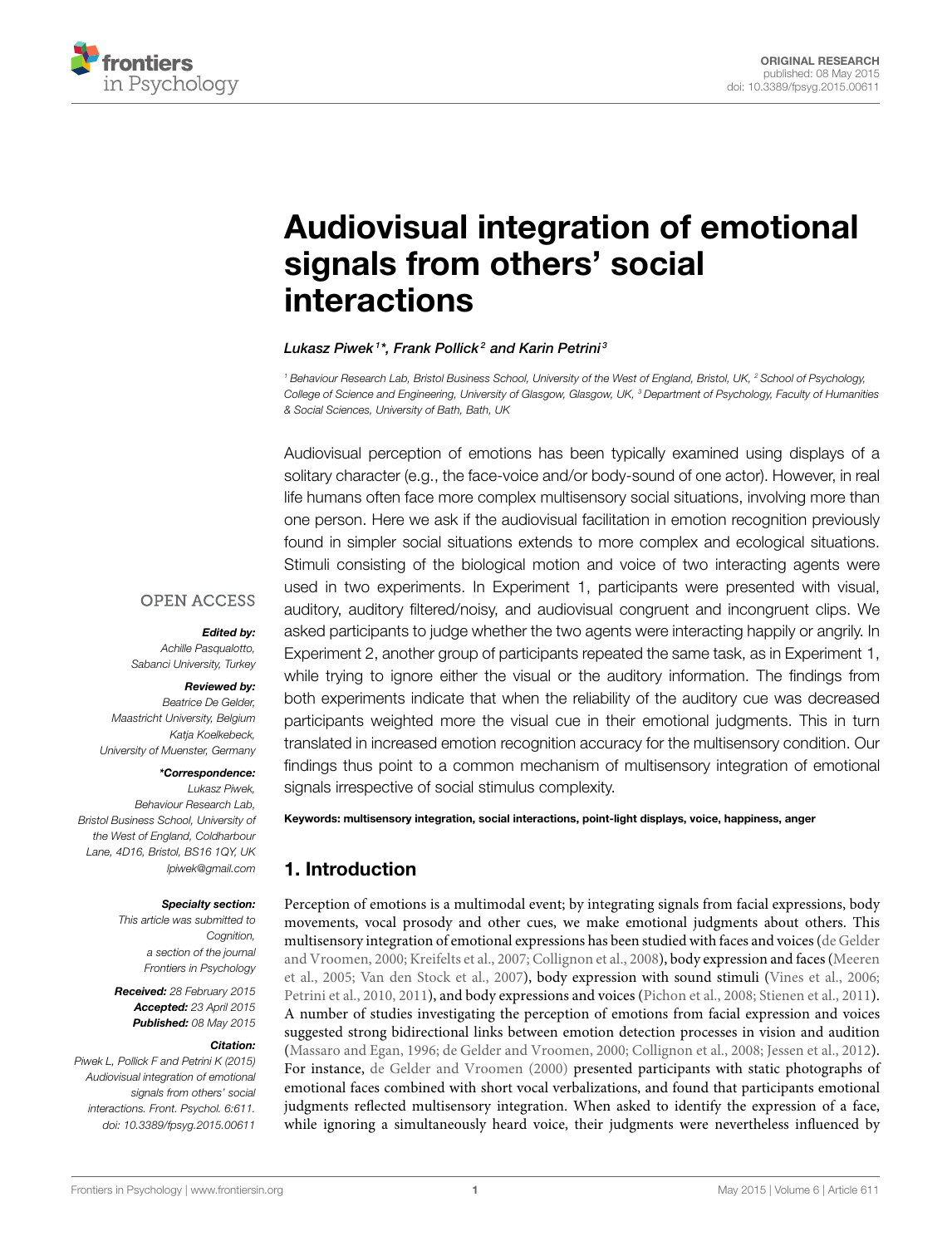the tone of the voice, and vice versa. Similarly, [Collignon et al.](#page-9-2) [\(2008\)](#page-9-2) showed that participants were faster and more accurate to identify fearful and disgust expressions when they observed faces combined with voices than either faces or voices alone. This multisensory behavioral facilitation became particularly evident when the most reliable visual information was degraded, thus changing the participants weighting strategy (i.e., they weighted the auditory cue more when judging the expressed emotion). Only a small number of studies have examined how observers integrate signals from emotional body movement and voice, and results so far follow a similar pattern to studies of emotional faces and voices [\(Van den Stock et al., 2007\)](#page-10-0).

These studies have examined perception of emotions involving faces, voices or body movement using single agent displays. However, a growing number of studies point to substantial differences between the social situations involving a single person compared to the situations involving two people interacting. Social interaction has been shown to change fundamental aspects of visual perception and recognition [\(Scherer, 2003;](#page-10-4) [Shiffrar, 2011\)](#page-10-5). For example, [Neri et al. \(2006\)](#page-9-8) and [Manera et al. \(2011\)](#page-9-9) demonstrated that observers can use information detected from one of the agents in the observed social interaction to predict the action or response from the other agent. Besides behavioral studies also neuroimaging studies [\(Centelles et al., 2011;](#page-9-10) [Petrini et al., 2014\)](#page-10-6) have examined which brain regions were recruited during the observation of two interacting agents. While the "mirror neuron" system and "mentalizing networks" are rarely concurrently active [\(Van Overwalle and Baetens, 2009\)](#page-10-7), these studies found that both of these networks were needed to process the social intentions carried by the biological motion of the two humans interacting. This adds to the argument that observation and understanding of multiagent social interactions may involve a wider network of brain regions than that of a single agent social action.

We do not know however if these differences in behavioral and neural processing between multiagent and single agent social situations extend to multisensory recognition of emotions. Here we ask whether the multisensory facilitation in emotion recognition, reported by previous studies using single agent social displays (e.g., [de Gelder and Vroomen, 2000;](#page-9-0) [Collignon et al., 2008;](#page-9-2) [Petrini et al., 2010,](#page-9-4) [2011\)](#page-9-5), extends to multiagent social interactions. To this end we carried out two experiments, utilizing a paradigm frequently employed in studies of multisensory integration of emotional signals (e.g., de Gelder and Vroomen, [2000;](#page-9-0) [Collignon et al., 2008;](#page-9-2) [Petrini et al., 2010\)](#page-9-4). In the both experiments we asked participants to recognize the emotion expressed (happiness or anger) in audiovisual, audio, and video clips of two agents interacting. In Experiment 1, we varied the reliability of the auditory information by using two different degrading methods (low -pass filtering and addition of brown noise), and the emotional congruency between visual and auditory cues. In Experiment 2, we also varied the level of relevance attributed to the two signals by asking participants to ignore one of the information while performing the task (e.g., to judge the visual emotion while ignoring the auditory emotion).

# 2. Materials and Methods

## 2.1. Motion and Voice Capture of Stimuli Set

Motion capture took place at the University of Glasgow in the School of Psychology using 12 Vicon MXF40 cameras (Vicon, 2010) that offer online monitoring of 3D motion signals. The audio capture was done simultaneously using a custom-upgraded Vicon Analogue Card (Vicon, 2010) connected to amplifier with AKG D7S Supercardioid Dynamic Microphone, recording at 44.1 kHz and 24-bit sampling rate. Twelve repetitions of happy and angry interactions were recorded between eight pairs of actors (mean age of 26.12 years, ranging from 17 to 43 years). Actors were asked to interact exchanging one of two simple, singlesentence dialogues in each capture trial (e.g., Actor 1: "Where have you been?," Actor 2: "I've just met with John"). A single capture trial lasted between 3–5 s. During the capture trial actors were positioned, one facing the other, at a distance specified by a marked position on the floor, approximately 1.3 m. This interpersonal distance varied between 1 and 1.6 m and it flexibly changed during the capture trials, depending on how much actors moved when interacting. However, at the beginning of each single capture trial actors were asked to come back to the start position marked on the floor.

To help actors convey angry and happy interactions they were given short and simple scenarios of the emotional situations and asked to imagine themselves in those situations. Actors were also instructed to recall their own past situations associated with the relevant emotional scenario to help them induce the emotion. The hypothetical scenarios were based on simple common situations [\(Scherer, 1986\)](#page-10-8). Actors were given relative freedom in expressing the emotions during interactions [\(Clarke et al., 2005\)](#page-9-11). They were encouraged to act naturally, but they were instructed to avoid touching each other and we were careful to give them only verbal instructions rather than performing actions ourselves [\(Clarke et al., 2005;](#page-9-11) [Ma et al., 2006;](#page-9-12) [Roether et al., 2009\)](#page-10-9).

MATLAB 2010 (Mathworks, 2010) was used to convert captured movement into format useful for animation—as pointlight displays. Point-light display (see **[Figure 1](#page-4-0)** for an example) is a method of representing movement separately from other cues like clothing or body shape and is one of the most common approaches in the study of human motion [\(Johansson, 1973\)](#page-9-13). Point-light display contains little or no static spatial information and enables complex manipulation of different features such as temporal coordination [\(Bertenthal and Pinto, 1994\)](#page-9-14) or position of points [\(Cutting, 1981;](#page-9-15) [Verfaillie, 1993\)](#page-10-10). We chose point-lights over full-body displays to avoid any emotional bias that could be associated with cues such as identity, clothing or body shape, and to make sure we are primarily looking at the effects of body movement with visual displays [\(Hill et al., 2003\)](#page-9-16). Point-light displays also enable us to easily manipulate various parameters of displays (e.g., viewpoint, number of points), and therefore help us to "future proof" our stimuli set for other studies without the need to re-capture a new interactions.

To convert motion capture coordinates to point-light displays we used an approach similar to [Dekeyser et al. \(2002\)](#page-9-17), [Troje](#page-10-11) [\(2002\)](#page-10-11), and [Ma et al. \(2006\)](#page-9-12). Specifically, we computed the location of 15 virtual markers positioned at major joints of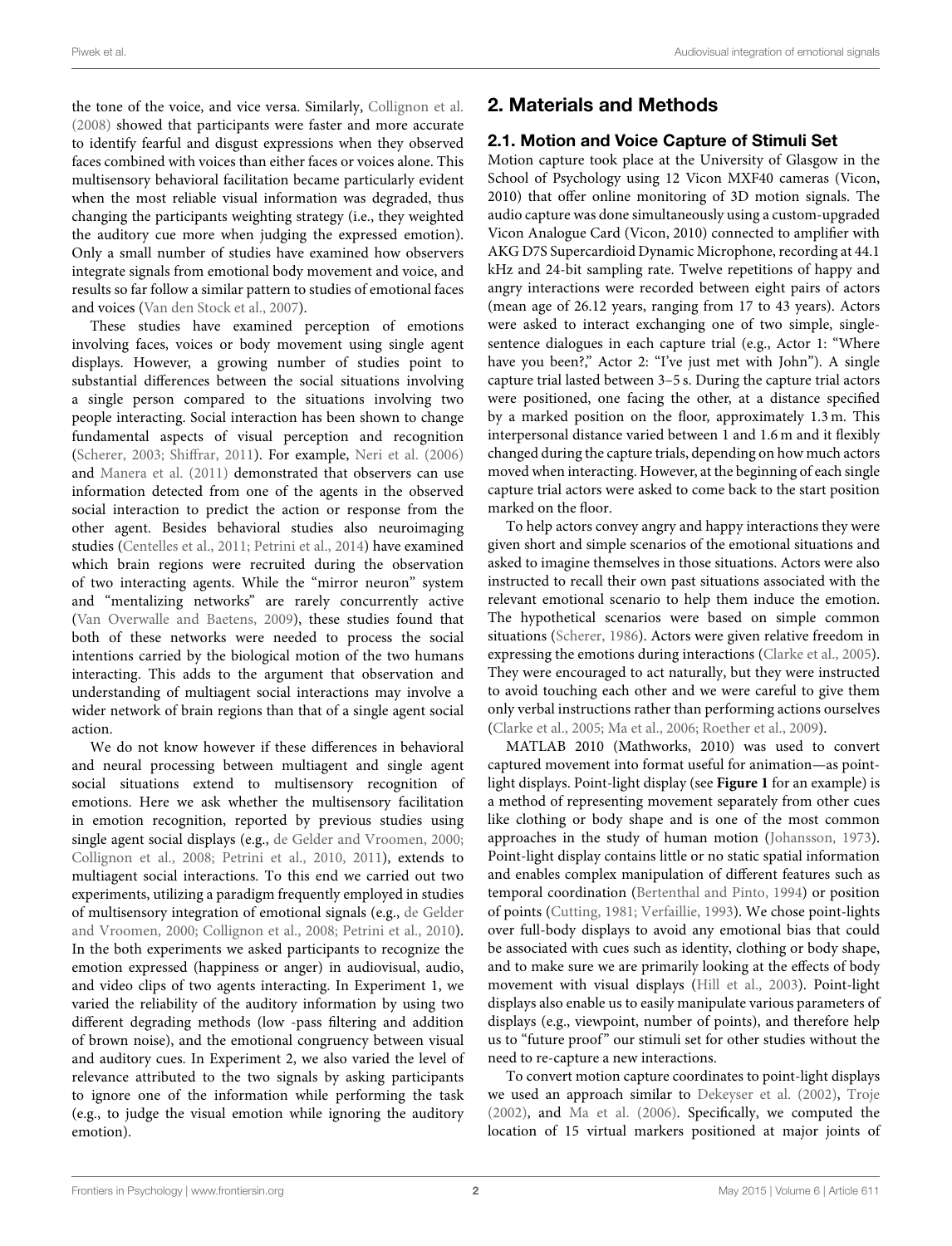the body. The algorithm converted those 15 virtual markers from each actor into point-light displays [\(Pollick et al., 2001\)](#page-10-12), generated as white dots on a black background from the side view. The algorithm exported point-light displays in the Audio Video Interleave (AVI) format with the frame rate of 60 fps.

Adobe Audition 3 (Adobe Systems, 2007) was used to postprocess the dialogues. Every audio dialogue was first amplified by 10 dB and than a noise reduction was applied. All audio dialogues were than normalized to create a consistent level of amplitude, and to obtain the average volume of around 65 dB. Finally, each audio dialogue was exported as a Waveform Audio File Format (WAV) with a resolution of 44.1 kHz and 24-bit sampling rate.

The final stimulus was created using Adobe Premiere 1.5 (Adobe Systems, 2004) and consisted of 192 unique audiovisual clips (each clip was between 2500 and 3500 ms long) including 8 actor couples, 2 emotions (happy and angry) and 12 repetitions. Each unique clip was created in three modality formats: as point-lights (visual display), dialogue (auditory display) and a combination of point-lights with dialogues (audiovisual display). An example of angry and happy audio-visual clips can be viewed in Supplementary Movie.

#### 2.2. Stimuli Validation Study

To examine whether observers could identify emotions conveyed in point-light displays and voice dialogues from created stimuli set, we conducted a stimuli validation study. Participant were presented with the displays as point-lights (visual group with 7 male and 8 female participants), voice dialogues (auditory group with 6 male and 7 female participants) or a combination of point-lights and dialogues (audio-visual group with 8 male and 7 female participants). Each group was presented with 192 displays described above. The reason for using a between-subject design was to avoid audio-visual facilitation, or carry-over effects, that could impact emotional identification when visual, auditory, and audio-visual displays are presented together in one set (Vines et al., [2006;](#page-10-1) [Collignon et al., 2008\)](#page-9-2). We also wanted to restrict presentation of every display to a single occasion to avoid effects of practice that can occur when participants see a repetition of a specific display [\(Heiman, 2002\)](#page-9-18). The task was exactly the same for each group: after being presented with the display, participants were asked to identify whether interaction was happy or angry. Each display was presented only once and the order of all displays was randomized. The results provided us with average accuracy scores for each display we created in the stimuli set. Base on those results we selected a subset of eight angry and eight happy displays that were identified with 75% accuracy. However, by averaging across displays, we found that identification accuracy was higher in audio-visual (82%) and auditory-only (78%) groups than visual group (62%), indicating that the auditory information was more reliable than the visual. Hence, we decreased the reliability of the auditory stimuli to a level similar to the visual stimuli, as a greater increase in multisensory precision is obtained in situations for which the two sensory cues have a similar level of reliability (e.g., [Ernst and Banks, 2002;](#page-9-19) [Alais and Burr, 2004\)](#page-9-20). To this end we used two methods frequently utilized in the literature: addition of brown noise to dialogues [\(Barnes and Allan, 1966;](#page-9-21) [You et al., 2006;](#page-10-13) [Hammerschmidt and Jürgens, 2007;](#page-9-22) [Gardiner,](#page-9-23) [2009\)](#page-9-23) and application of low-pass filter [\(Rogers et al., 1971;](#page-10-14) [Frick,](#page-9-24) [1985;](#page-9-24) [Scherer, 2003;](#page-10-4) [Knoll et al., 2009\)](#page-9-25). The use of both lowpass filtering and brown noise was guided by the principles of ecological validity—to choose a method of audio distortion that emulates real-life conditions. In this context, low-pass filtering made the voice dialogues sound like neighbors arguing behind a thick wall, or like the sounds heard when submerged in water; the words are unintelligible but the emotion behind the words is detectable. Accordingly, brown noise emulated real-life conditions such as listening to other peoples conversation during heavy rainfall. Examples of those filtering methods applied to happy and angry audio can be heard in Supplementary Movie.

# 3. Experiment 1

Experiment 1 examined whether participants were more accurate in recognizing the expressed emotions when presented with both visual and auditory signals than only visual or auditory. We used a similar procedure to the one applied by [Collignon et al. \(2008\)](#page-9-2) and [Petrini et al. \(2010\)](#page-9-4). Participants were asked to recognize angry and happy expressions either displayed aurally, visually or audio-visually, in a congruent (the same expressions in the two modalities) or incongruent way (different expressions in the two modalities).

## 3.1. Participants

A total of 31 participants were recruited for Experiment 1: 15 female and 16 male, with a mean age of 22 years, ranging from 17 to 34 years. All participants were English speakers and UK born. All reported normal hearing and normal or corrected-to-normal vision. All participants were naive to the purpose of the study and had no prior experience with point-light display movies or images. The study received ethical approval from the University of Glasgow's Faculty of Information and Mathematical Sciences Ethics Review Board and every participant signed a consent form.

## <span id="page-3-0"></span>3.2. Stimuli

The auditory stimuli consisted of unmodified voice dialogues, low-pass filtered (LPF) dialogues, and dialogues with brown noise applied to them. All dialogues were processed using Adobe Audition 3 (Adobe Systems, 2008). To create LPF versions of the dialogues, a filter with a 400 Hz cut-off was applied to the unmodified dialogues attenuating signals with frequencies higher than the cut-off frequency. It is sometimes called a high-cut filter, or treble cut filter in audio applications [\(MacCallum et al.,](#page-9-26) [2011\)](#page-9-26). To create noisy dialogues, brown noise was added to the unmodified clip. All clips were normalized to the same amplitude level of around 65 dB.

The visual stimuli were a side view, unmodified dyadic pointlight displays, an example of which can be seen on **[Figure 1](#page-4-0)**. The bimodal stimuli were obtained by combining corresponding point-light displays with voice dialogues. The matching could either be "congruent," with the use of point-light displays and voice dialogues expressing the same emotion (e.g., angry point-lights/angry voices), or "incongruent," with point-light displays and voice dialogues expressing different emotions (e.g., happy point-lights/angry voices). We created two incongruent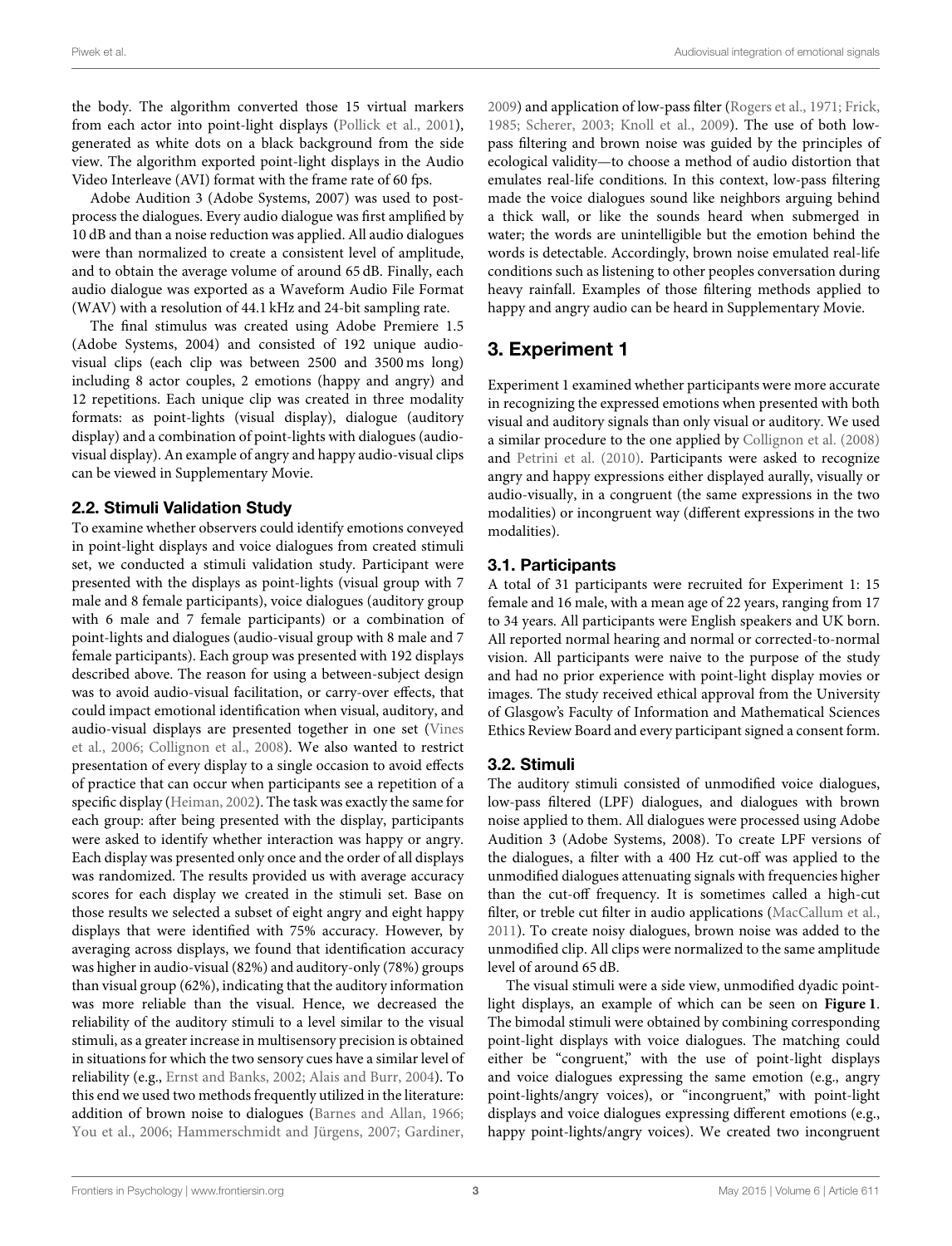

<span id="page-4-0"></span>versions of bimodal stimuli: point-light displays combined with unmodified voice dialogues, and point-light displays combined with dialogues filtered with brown noise or LPF. A schematic explanation of how bimodal incongruent stimuli were created is shown on **[Figure 1](#page-4-0)**.

To summarize, the final stimuli set used in Experiment 1 consist of 112 stimuli with: 2 emotions (happy, angry), 7 stimulus types (visual, auditory unmodified, auditory filtered, bimodal congruent with unmodified dialogue, bimodal congruent with filtered dialogue, bimodal incongruent with unmodified dialogue, bimodal incongruent with filtered dialogue), and 8 actor pairs.

#### <span id="page-4-1"></span>3.3. Design and Procedure

Participants were tested in a dark room, with only a small lamp to illuminate the keyboard. They were seated approximately 65 cm from a 21′′ Cathode Ray Tube (CRT) monitor with resolution of 1024 by 768 pixels, and 60 Hz refresh rate. Point-light displays subtended a maximum visual angle of approximately 8.5◦ in height and 6◦ in width. Voice dialogues were presented simultaneously with a white fixation cross shown during each display. Participants wore headphones (Beyer Dynamic DT Headphones), with an intensity at the sound source of 60 dB. We used Neurobehavioral Presentation 13.1 software (Neurobehavioral Systems, 2008) to present the displays and collect the responses. After each display, participants were asked to identify whether the presented interaction was happy or angry. They did so by pressing "H" for happy, or "A" for angry on the keyboard. Each display lasted between 2500–3500 ms and the next display was presented immediately after participants pressed the response key. Overall, participants were presented with a total of 336 displays that included three repetitions of all conditions randomly interleaved in 3 separate blocks of 112 stimuli.

Its important to note that in Experiment 1 auditory filtered stimuli were presented either with addition of brown noise (15 participants) or filtered with LPF (16 participants). We wanted to compare whether either of these two filtering methods was particularly better in filtering and decreasing reliability of auditory signal. We conducted two-sample  $t$ -tests on the averaged accuracy scores to establish whether there was a difference in correct discriminations when participants were presented with the auditory condition filtered with a low-pass filter rather than brown noise. Results showed that there was no significant difference in participants' performance between the two filtering methods ( $t = -0.42$ ,  $df = 29$ ,  $p = 0.68$ ). Therefore, Experiment 1 included responses collated across two filtering methods as we found no differences between them.

## 3.4. Results

The averaged proportion of correct responses were submitted to a repeated measure ANOVA with "emotion" (happy and angry) and "stimuli" (visual, auditory unmodified, auditory filtered, bimodal congruent unmodified, and bimodal congruent filtered) as within factors. The ANOVA returned a main effect of "emotion"  $[F_{(1, 29)} = 13.81, p < 0.001, \eta_G^2 = 0.15]$ . **[Figure 2](#page-5-0)** clearly shows that participants were overall more accurate when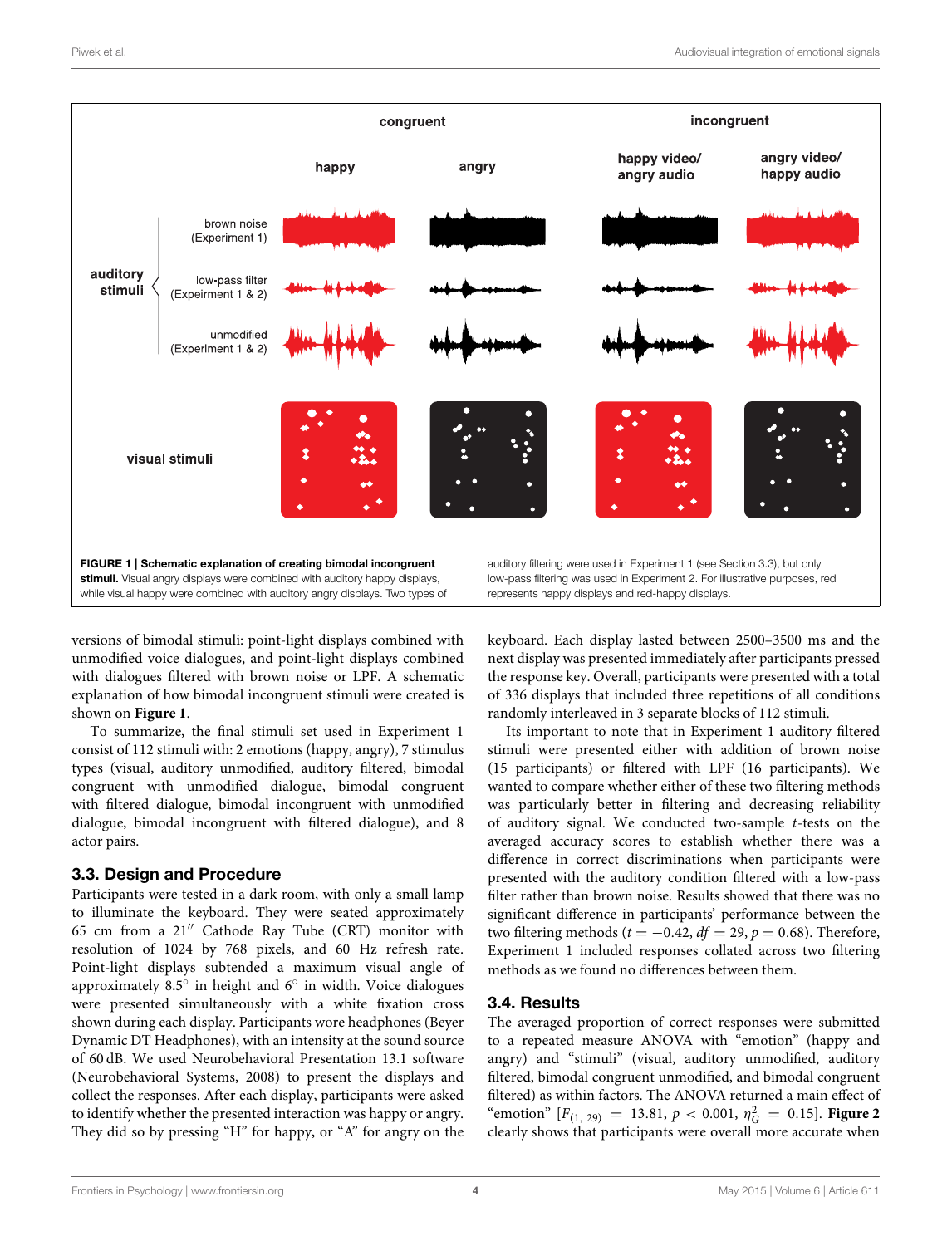

<span id="page-5-0"></span>judging happy rather than angry displays though the average recognition accuracy for the emotion expressed in the clips was far above the level of chance (50%). We also found a main effect of the factor 'stimuli'  $[F_{(4, 116)} = 20.46, p < 0.001, \eta_G^2 =$ 0.11] indicating that some stimuli conditions were judged more correctly than others. No interaction between factors "emotion" and "stimuli"  $[F_{(4, 116)} = 0.24, p = 0.91, \eta_G^2 = 0]$  was found, indicating that differences observed between various stimuli conditions were not influenced by emotional valence.

Pairwise comparison with correction for multiple testing showed that the emotion expressed in the visual displays was recognized less accurately than that expressed in the auditory unmodified ( $p < 0.001$ ), bimodal unmodified ( $p < 0.001$ ) and bimodal filtered ( $p < 0.001$ ) displays. No difference in accuracy was found between visual and auditory filtered conditions ( $p =$ 0.56), and bimodal unmodified and auditory unmodified ( $p =$ 0.48). Finally, participants were more accurate in recognizing the correct emotion in the bimodal filtered condition than in either the auditory filtered condition ( $p < 0.001$ ), or the visual condition  $(p < 0.001)$ .

To analyze responses for incongruent bimodal stimuli we had to use a different approach, as there were no "correct" responses for this stimulus. We used the same approach of [Collignon et al.](#page-9-2) [\(2008\)](#page-9-2) and [Petrini et al. \(2010\)](#page-9-4). We calculated a tendency to respond either "angry" or "happy" by subtracting the proportion of "happy" judgments from the proportion of "angry" judgments in the four incongruent stimulus conditions (happy point-light display/angry unmodified voice; happy point-light display/angry filtered voice; angry point-light display/happy unmodified voice; and angry point-light display/happy filtered voice). The index, which varied between -1 (subject always responded "happy") and 1 (subject always responded "angry") was then submitted to



<span id="page-5-1"></span>ANOVA with "auditory emotion" (happy or angry) and "auditory filtering" (filtered or unmodified) as within-subject factors.

There was no significant effect of factor "auditory filtering"  $[F_{(1, 30)} = 1.49, p = 0.23, \eta_G^2 = 0]$ , but we found a significant effect of factor "auditory emotion"  $[F_{(1, 30)} = 163.10, p < 0.001,$  $\eta_G^2 = 0.65$ ] as well as a significant interaction between factors "auditory emotion" and "auditory filtering"  $[F_{(1, 30)} = 86.07,$  $p < 0.001$ ,  $\eta_G^2 = 0.15$ ]. Pairwise comparison with correction for multiple testing revealed that the index was significantly more positive with "visual happy/auditory angry unmodified" stimuli than with "visual happy/auditory angry filtered" ( $p <$ 0.01), and that the index was significantly more negative with "visual angry/auditory happy unmodified" stimuli than with "visual angry/auditory happy filtered" stimuli ( $p < 0.001$ ). **[Figure 3](#page-5-1)** shows that for all bimodal incongruent combinations, participants' response were biased toward the auditory modality, but this tendency was weaker when filtering was present in the auditory signal. These results are consistent with the previous findings in showing a clear auditory dominance when no filtering or noise was applied, and a clear change in weighting strategy toward the visual information when the auditory reliability was decreased.

## 4. Experiment 2

In Experiment 2, we requested the participants to pay attention to only one modality at a time to ascertain whether any multimodal effects found in Experiments 1 were due to automatic processes and would not disappear when participants were asked to ignore one of the two modalities. The underlying idea was that if audiovisual integration operates in an automatic fashion, multisensory influence should occur even if the participants only focus their attention toward one single modality [\(de Gelder and Vroomen,](#page-9-0) [2000;](#page-9-0) [Vroomen and de Gelder, 2000\)](#page-10-15).

#### 4.1. Participants

Sixteen participants were recruited for Experiment 2: 6 female and 10 male, with a mean age of 22.7 years, ranging from 18 to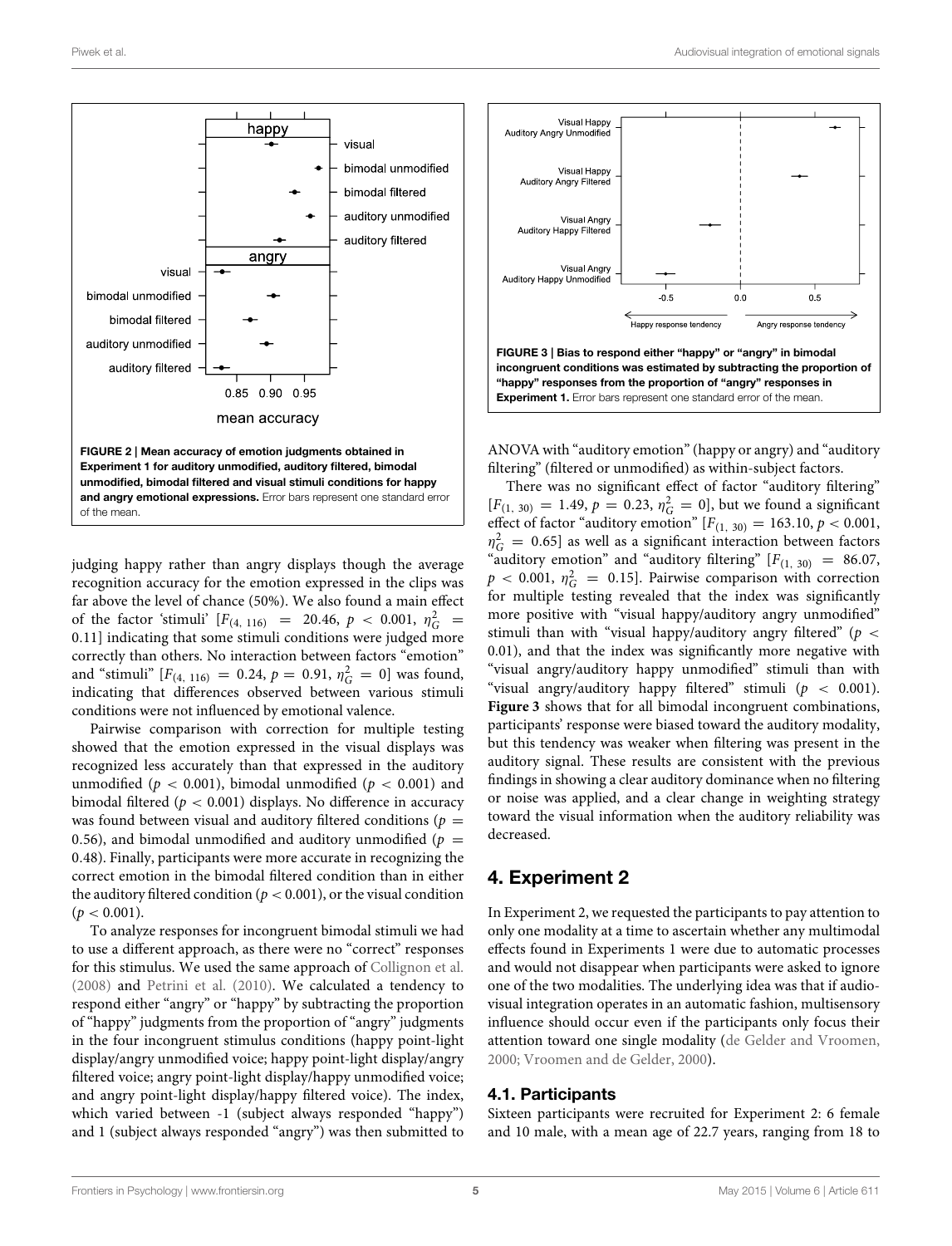36 years. All participants were English speakers and UK born. All reported normal hearing and normal or corrected-to-normal vision. All participants were naive to the purpose of the study and had no prior experience with point-light display movies or images. The study received ethical approval from the University of Glasgow's Faculty of Information and Mathematical Sciences Ethics Review Board and every participant signed a consent form.

#### 4.2. Stimuli

The stimulus set used in Experiment 2 was exactly the same as in Experiments 1 (Section [3.2\)](#page-3-0). As we didn't find a difference between two methods of auditory filtering in Experiment 1, we only used low-pass filter for audio filtering in Experiment 2 (see end of Section [3.3](#page-4-1) for details).

#### 4.3. Design and Procedure

In Experiment 2 participants also performed an emotion recognition task but were explicitly asked to focus their attention on one sensory modality at a time, ignoring the other modality. As a result we introduced two separate blocks in Experiment 2: a visual and an auditory block. The visual block included 2 emotions (happy, angry), 5 stimulus types (visual, bimodal congruent with unmodified audio, bimodal congruent with filtered audio, bimodal incongruent with unmodified audio, bimodal incongruent with filtered audio), and 8 actor pairs. The auditory block included the same conditions of the visual blocks with only one difference; the auditory unimodal condition replaced the visual unimodal condition. Participants were presented with a total of 480 stimuli. Each block (i.e., auditory and visual) consisted of 240 stimuli, which included three repetitions of 80 stimulus conditions randomly interleaved within three separate blocks. Before starting to the visual block, participants were instructed to focus their attention on the visual displays and ignore the audio. In contrast, before starting to the auditory block, participants were instructed to focus their attention on the audio and ignore the visual displays. The order of visual and auditory blocks was counterbalanced across participants.

#### 4.4. Results

The averaged proportion of correct responses were submitted to a repeated measure ANOVA with "emotion" (happy and angry), "attention" (attend vi-sual, attend auditory), and "stimuli" (unimodal, bimodal unmodified, and bimodal filtered) as within factors. We found a main effect of "emotion"  $[F_{(1, 15)} = 5.27, p <$ 0.05,  $\eta_G^2 = 0.10$ ] and **[Figure 4](#page-7-0)** shows that participants were again more accurate when judging happy rather than angry displays. We also found a main effect of "stimuli"  $[F(2, 30) = 6.35, p <$ 0.05,  $\eta_G^2 = 0.02$ ] indicating that some stimulus conditions were judged with more accuracy than others. No interaction between 'emotion' and "attention"  $[F_{(1, 15)} = 0.16, p = 0.7, \eta_{\overline{G}}^2 = 0]$ ; "emotion" and "stimuli"  $[F(2, 30) = 0.47, p = 0.63, \eta_G^2 = 0];$ "attention" and "stimuli"  $[F_{(2, 30)} = 2.12, p = 0.14, \eta_G^2 =$ 0.01]; and "emotion," "attention," and "stimuli"  $[F_{(2, 30)} = 1.57$ ,  $p = 0.23$ ,  $\eta_G^2 = 0.01$ ] was found. Pairwise comparison with correction for multiple testing showed that bimodal unmodified

condition was judged more accurately than unimodal ( $p \leq$ 0.05) and bimodal filtered ( $p < 0.05$ ) conditions. There was no difference between unimodal and bimodal filtered ( $p = 0.95$ ). We found no significant effect of factor "attention"  $[F(1, 15) = 0.11,$  $p = 0.74$ ,  $\eta_G^2 = 0$ ] indicating that the level of accuracy for emotion recognition did not depend on the specific modality attended.

In Experiment 2, we again looked at the tendency to choose happy or angry emotion when observers were presented with incongruent displays. The index calculated for incongruent displays, which varied between −1 (subject always responded "happy") and 1 (subject always responded "angry"), was analyzed by means of a Three-Way ANOVA with "auditory emotion" (happy or angry), "auditory filtering" (unmodified or filtered), and "attention" (visual or auditory) as within-subject factors. No significant effect of "attention"  $[F_{(1, 15)} = 1.93, p = 0.19,$  $\eta_G^2 = 0.01$ ] was found in line with the previous findings. Overall, **[Figure 5](#page-7-1)** shows that participants were biased toward the modality they attended—regardless of whether they attended auditory or visual signal. We found a significant effect of "auditory emotion"  $[F_{(1, 15)} = 7.11, p < 0.05, \eta_G^2 = 0.06]$  as well as a significant interaction between "auditory emotion" and "auditory filtering"  $[F_{(1, 15)} = 22.54, p < 0.001, \eta_G^2 = 0.07]$ . **Figure 5** shows that the presence of auditory filtering weakened participants tendency to use auditory signal in their responses, but this effect was stronger with happy than angry audio ( $p < 0.05$ ).

We also observed a significant interaction between "auditory emotion" and "attention"  $[F_{(1, 15)} = 245.45, p < 0.001, \eta_G^2 =$ 0.84]. **[Figure 5](#page-7-1)** shows that participants were biased toward the auditory information with the same extent for both happy and angry audio when they attended auditory rather than visual information. However, response tendency shifted more toward zero with happy audio than angry audio when visual signal was attended, which was not the case when auditory signal was attended.

Displays with happy auditory signal were shifted more toward the zero than with angry auditory signal when the visual was attended, but this is not the case when auditory was attended.

No other significant interaction was found.

#### 5. Discussion

In the present study we ask whether the multisensory facilitation in emotion recognition, reported by previous studies using single agent social displays (e.g., [de Gelder and Vroomen, 2000;](#page-9-0) [Kreifelts et al., 2007;](#page-9-1) [Collignon et al., 2008;](#page-9-2) [Petrini et al.,](#page-9-4) [2010\)](#page-9-4), extends to multiagent social interactions. The results of both experiments consistently indicate that the auditory signal dominated the visual signal in the perception of emotions from social interactions. Participants were less accurate in discriminating emotions when making judgments on visual stimuli than on auditory stimuli. This result is in line with previous findings demonstrating that the auditory emotional information dominates the visual information in multisensory integration of emotional signals from body movements and sound (e.g., [Vines et al., 2006;](#page-10-1) [Petrini et al., 2010\)](#page-9-4). However,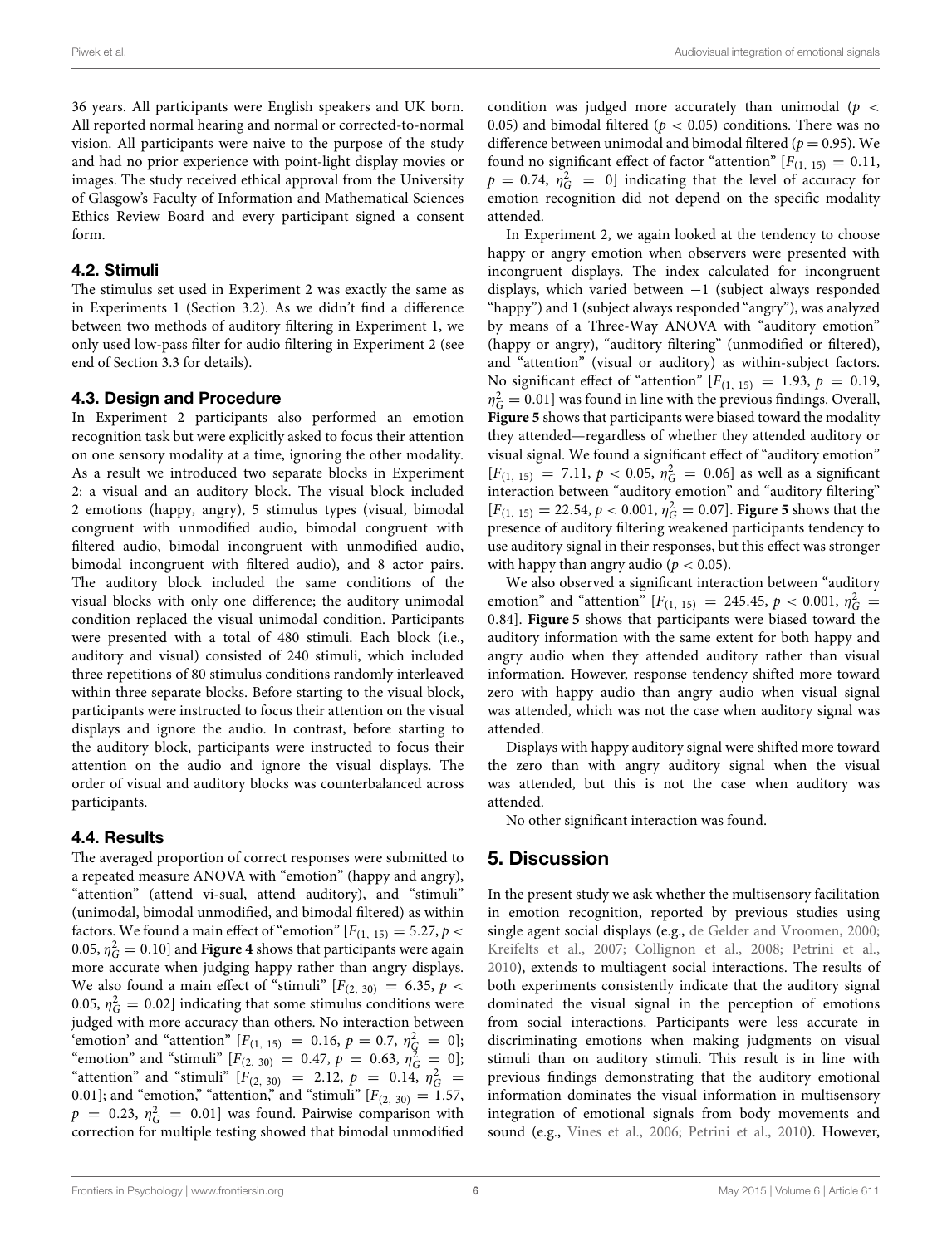

<span id="page-7-0"></span>

<span id="page-7-1"></span>degrading the auditory information so to match its level of reliability to that of the visual information changed the participants weighting of the two cues. The level of accuracy with which participants could recognize the emotion portrayed in the audio clips (when the auditory reliability was lower) was no better than that for the video clips. Integrating the two cues when the auditory was less reliable resulted in multisensory facilitation (i.e., participants were more accurate in recognizing the correct emotion when using both cues) as described by single agent studies (e.g., [Collignon et al.,](#page-9-2)

[2008\)](#page-9-2). Similarly, in both experiments we found that when participants judged the emotion in incongruent displays (e.g., happy visual information and angry auditory information), they shifted their responses toward the emotion represented by the visual signal if the auditory signal was less reliable. This supports earlier results by [de Gelder and Vroomen \(2000\)](#page-9-0) and [Collignon et al. \(2008\)](#page-9-2) that an incongruent combination of two signals would cause some disruption in the emotion interpretation of those signals, and a shift toward perceiving the emotion expressed by the most reliable information. The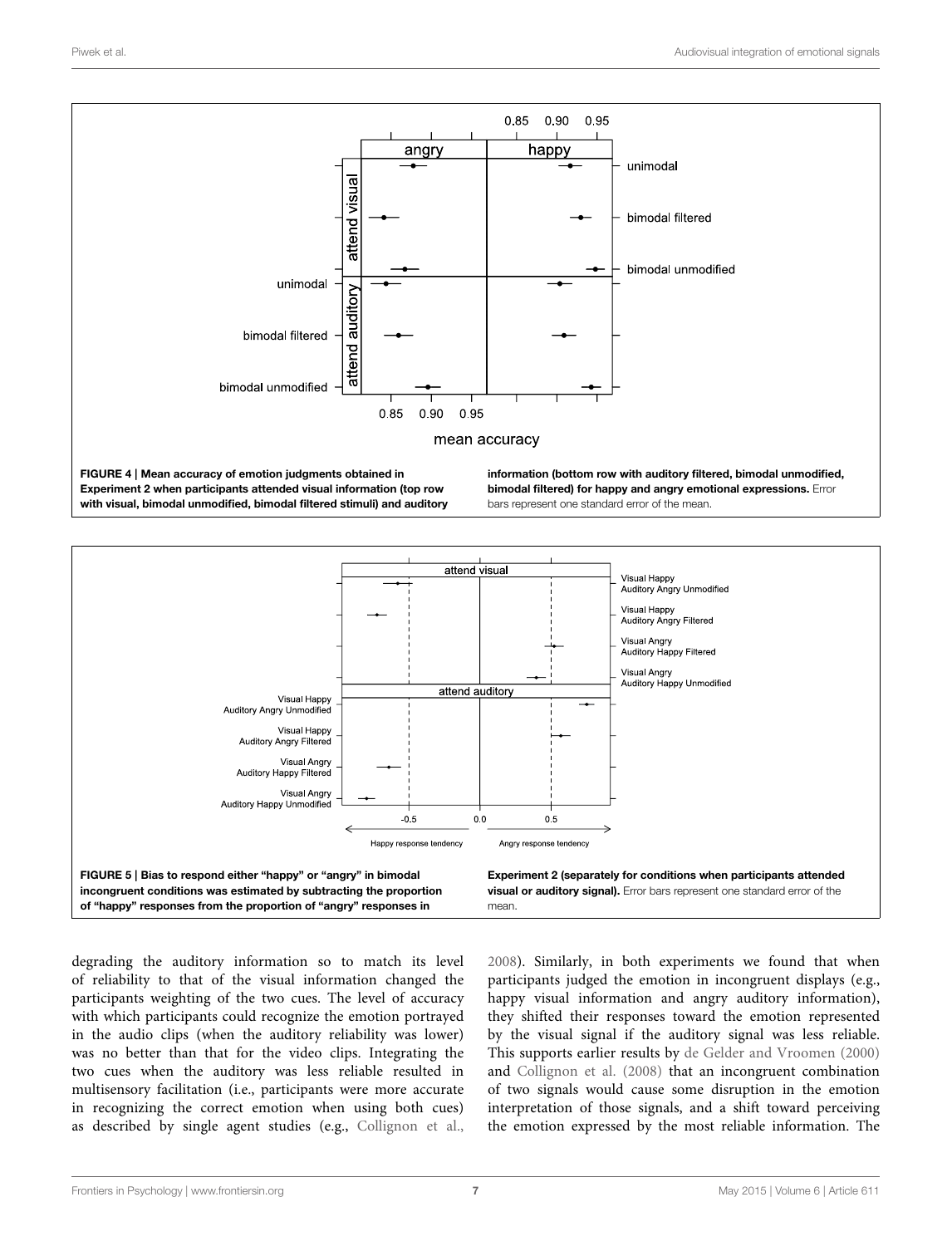similarity between our findings and those using a single agent provides evidence for a common mechanism of multisensory integration of emotional signals irrespective of social stimulus complexity.

Our results also show an interesting difference in the way we interpret emotional signals from body movement and voice as compared to face and voice. Specifically, studies on the perception of emotions from face and voice show that observers make their judgments based mainly on faces rather than voices, although such dominance can shift depending on the visual and auditory reliability of the stimuli [\(Massaro and Egan, 1996;](#page-9-6) [de Gelder and Vroomen, 2000;](#page-9-0) [Collignon et al., 2008;](#page-9-2) Jessen et al., [2012\)](#page-9-7). In contrast, our results suggest that auditory stimuli (voice) rather than visual stimuli (body movement) plays a particularly important role in the perception of emotional social interactions. [Vines et al. \(2006\)](#page-10-1) and [Petrini et al. \(2010\)](#page-9-4) show a similar patterns of results but with the musical sound dominating body expression when observers judged musical performance from those two cues. [Petrini et al. \(2010\)](#page-9-4) highlight that making of music requires specific coupling between the performer and instrument, but the complexity of information in music sound is difficult to achieve with body expression. In short, body expression plays a "secondary" role as an accenting factor in the observation of musical performance. However, music is a special case since not only the majority of movements are constrained by the instrument, but those movements are also produced by a tool (the instrument) rather than coming from the body action per se [\(Petrini et al., 2010\)](#page-9-4). Another possible explanation for the strong effect of voice found in our study is that we used point-light displays rather than full body displays. Reduced cue point-lights expressions could render visual signal less "informationally rich" when comparing to unmodified voice. Such argument is particularly valid when looking at the studies that used combination of static full body displays and voices [\(Stienen et al., 2011;](#page-10-3) [Van den Stock et al., 2011\)](#page-10-16). Specifically, those studies indicate that recognition performance for bodies and voices is on the similar level (i.e., visual signal is as reliable as auditory signal, as long as they are both congruent and unmodified).

Finally, its possible that the source of the sound from the dyadic point-light displays in our study is uncertain due to lack of conversational cues such as the mouth or face movements. A potential solution to those issues would be to increase the reliability of the visual signal by introducing full body displays (but with a blurred faces like in studies by [Van den Stock et al.](#page-10-16) [2011](#page-10-16) or [Stienen et al. 2011\)](#page-10-3), or to introduce conditions with only a single actor at the time so to specify the source of sound production.

In a separate argument, a broad literature on deception and non-verbal communication show a strong interrelation between body movement and voice. [Ekman et al. \(1976\)](#page-9-27) found that measures of hand movements and voice were interrelated but changed incongruently when a person shifted from honest to deceptive expressions. Specifically, the amount of symbolic hand movements decreased in deception, while pitch variance into high tones increased with deception, making the voice more accessible as cue as well as creating a discrepancy between voice and body movement. Moreover, studies on body movement and speech rhythm in social conversation clearly show that speakers tend to use their body movement to highlight specific aspects of their spoken messages [\(Dittmann and Llewellyn,](#page-9-28) [1969\)](#page-9-28). Movement output and speech output were found to be quite closely correlated [\(Boomer, 1963\)](#page-9-29). [Renneker \(1963,](#page-10-17) p. 155) described what he called "speech-accompanying gestures," which "seek to complement, modify, and dramatize the meanings of words," [Freedman and Hoffman \(1967\)](#page-9-30) separated what they called "punctuating movements" from other speech-related movements. It is possible that, in a conversational context, body movements play an accenting function to the voice—a claim also supported and suggested by [Ekman \(1965\)](#page-9-31) regarding nonverbal behavior in general. This claim is further supported by brain imaging studies. For instance, [Hubbard et al. \(2009\)](#page-9-32) found that non-primary auditory cortex showed greater activity when speech was accompanied by "beat" gesture than when speech was presented alone. [Hubbard et al. \(2009\)](#page-9-32) results pointed toward a common neural substrate for processing speech and gesture, likely reflecting their joint communicative role in social interactions.

Considering our results on the emotional identification, we found that happy interactions were repeatedly identified more accurately than angry interactions in both experiments. The accuracy of recognition between angry and happy affect has long been a point of debate between researchers. A number of studies have shown that observers were better at identifying angry rather than happy emotional expressions when listening to voices [\(Scherer, 1986\)](#page-10-8), viewing faces [\(Massaro and Egan, 1996;](#page-9-6) [Fox et al., 2000;](#page-9-33) [Knyazev et al., 2009\)](#page-9-34), watching the actions of a single actor [\(Pollick et al., 2001\)](#page-10-12) or watching interactions between two actors [\(Clarke et al., 2005\)](#page-9-11). Several studies also argue that detection of anger serves as an evolutionary indicator of threat [\(Pichon et al., 2008\)](#page-10-2), and specific brain areas such as the amygdala are tuned to detect angry actions from body movement [\(de Gelder, 2006\)](#page-9-35). However, others found similar results to ours highlighting that happy expression is a highly salient social signal. For example, [Dittrich et al. \(1996\)](#page-9-36) showed that happy displays of point-light dancers were identified more accurately compared to angry displays. [Belin et al. \(2008\)](#page-9-37) created and experimentally validated a dataset of non-verbal affect bursts showing that vocal expressions of happiness were better recognized than anger. [Johnstone et al. \(2006\)](#page-9-38) found that greater activation to happy vs. angry vocal expressions in amygdala and insula regions when explicitly attending to these expressions. In such context, our study adds further evidence that happy expressions from movement and voice are potentially more salient social signals when compared to anger.

In conclusion, we found that the auditory signal dominated the visual signal in the perception of emotions from social interactions, but only to the extent of auditory signals' reliability. When reliability of auditory signal was degraded, participants weighted visual cues more in their judgments, which followed pattern of results similar to de Gelder and Vroomen [\(2000\)](#page-9-0), [Collignon et al. \(2008\)](#page-9-2), and Petrini et al. [\(2010\)](#page-9-4). Similarly, when participants watched emotionally mismatched bimodal displays, filtering auditory signal increased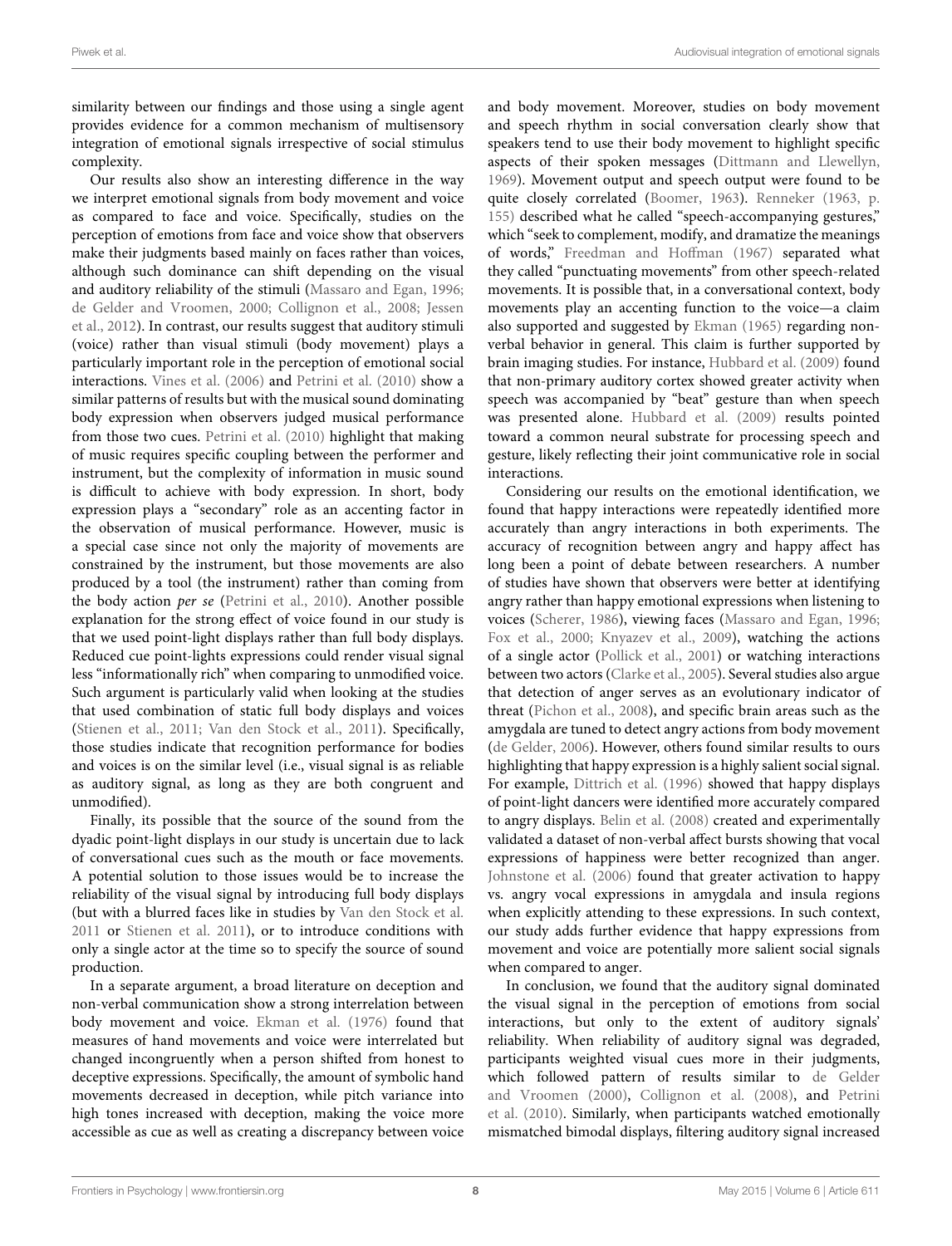the weighting of visual cue. Our results suggest that when identifying emotions from complex social stimuli, we use similar mechanism of multimodal integration as with simple social stimuli.

## Author Contributions

Conception and design of the work: LP, KP, FP. Stimuli capture, processing and production: LP, FP. Acquisition of the data: LP. Analysis of the data: LP, KP. Wrote the paper: LP, KP, FP.

#### References

- <span id="page-9-20"></span>Alais, D., and Burr, D. (2004). The ventriloquist effect results from near-optimal bimodal integration. Curr. Biol. 14, 257–262. doi: 10.1016/j.cub.2004.01.029
- <span id="page-9-21"></span>Barnes, J. A., and Allan, D. (1966). A statistical model of flicker noise. Proc. IEEE 54, 176–178.
- <span id="page-9-37"></span>Belin, P., Fillion-Bilodeau, S., and Gosselin, F. (2008). The montreal affective voices: a validated set of nonverbal affect bursts for research on auditory affective processing. Behav. Res. Methods 40, 531–539. doi: 10.3758/BRM.40.2.531
- <span id="page-9-14"></span>Bertenthal, B. I., and Pinto, J. (1994). Global processing of biological motions. Psychol. Sci. 5, 221–224.
- <span id="page-9-29"></span>Boomer, D. S. (1963). Speech disturbance and body movement in interviews. J. Nerv. Ment. Dis. 136, 263–266.
- <span id="page-9-10"></span>Centelles, L., Assaiante, C., Nazarian, B., Anton, J.-L., and Schmitz, C. (2011). Recruitment of both the mirror and the mentalizing networks when observing social interactions depicted by point-lights: a neuroimaging study. PLoS ONE 6:e15749. doi: 10.1371/journal.pone.0015749
- <span id="page-9-11"></span>Clarke, T. J., Bradshaw, M. F., Field, D. T., Hampson, S. E., and Rose, D. (2005). The perception of emotion from body movement in point-light displays of interpersonal dialogue. Perception 34, 1171–1180. doi: 10.1068/ p5203
- <span id="page-9-2"></span>Collignon, O., Girard, S., Gosselin, F., Roy, S., Saint-Amour, D., Lassonde, M., et al. (2008). Audio-visual integration of emotion expression. Brain Res. 1242, 126–135. doi: 10.1016/j.brainres.2008.04.023
- <span id="page-9-15"></span>Cutting, J. E. (1981). Coding theory adapted to gait perception. J. Exp. Psychol 7, 71–87. doi: 10.1037/0096-1523.7.1.71
- <span id="page-9-35"></span>de Gelder, B. (2006). Towards the neurobiology of emotional body language. Nat. Rev. Neurosci. 7, 242–249. doi: 10.1038/nrn1872
- <span id="page-9-0"></span>de Gelder, B., and Vroomen, J. (2000). The perception of emotions by ear and by eye. Cogn. Emot. 14, 289–311. doi: 10.1080/026999300378824
- <span id="page-9-17"></span>Dekeyser, M., Verfaillie, K., and Vanrie, J. (2002). Creating stimuli for the study of biological-motion perception. Behav. Res. Methods 34, 375–382. doi: 10.3758/BF03195465
- <span id="page-9-28"></span>Dittmann, A. T., and Llewellyn, L. G. (1969). Body movement and speech rhythm in social conversation. J. Pers. Soc. Psychol 11, 98–106.
- <span id="page-9-36"></span>Dittrich, W. H., Troscianko, T., Lea, S. E., and Morgan, D. (1996). Perception of emotion from dynamic point-light displays represented in dance. Perception 25, 727–738.
- <span id="page-9-31"></span>Ekman, P. (1965). "Communication through nonverbal behavior: a source of information about an interpersonal relationship," in Affect, Cognition and Personality, eds S. Tomkins and C. Izard (New York, NY: Springer), 390–444.
- <span id="page-9-27"></span>Ekman, P., Friesen, W. V., and Scherer, K. (1976). Body movement and voice pitch in deceptive interaction. Semiotica 16, 23–27.
- <span id="page-9-19"></span>Ernst, M. O., and Banks, M. S. (2002). Humans integrate visual and haptic information in a statistically optimal fashion. Nature 415, 429–433. doi: 10.1038/415429a
- <span id="page-9-33"></span>Fox, E., Lester, V., Russo, R., Bowles, R., Pichler, A., and Dutton, K. (2000). Facial expressions of emotion: are angry faces detected more efficiently? Cogn. Emot. 14, 61–92. doi: 10.1080/026999300378996
- <span id="page-9-30"></span>Freedman, N., and Hoffman, S. P. (1967). Kinetic behavior in altered clinical states: approach to objective analysis of motor behavior during clinical interviews. Perc. Mot. Skills 24, 527–539.

#### Acknowledgments

This study was supported by a grant from the ESRC (RES-060- 25-0010).

## Supplementary Material

The Supplementary Material for this article can be found online at: [http://journal.frontiersin.org/article/10.3389/fpsyg.](http://journal.frontiersin.org/article/10.3389/fpsyg.2015.00611/abstract) [2015.00611/abstract](http://journal.frontiersin.org/article/10.3389/fpsyg.2015.00611/abstract)

- <span id="page-9-24"></span>Frick, R. W. (1985). Communicating emotion: the role of prosodic features. Psychol. Bull. 97, 412–429.
- <span id="page-9-23"></span>Gardiner, C. (2009). Stochastic Methods: a Handbook for the Natural and Social Sciences, 4th Edn. New York, NY: Springer.
- <span id="page-9-22"></span>Hammerschmidt, K., and Jürgens, U. (2007). Acoustical correlates of affective prosody. J. Voice 21, 531–540. doi: 10.1016/j.jvoice.2006.03.002
- <span id="page-9-18"></span>Heiman, G. W. (2002). Research Methods in Psychology, 3rd Edn. Boston; New York: Houghton Mifflin Company.
- <span id="page-9-16"></span>Hill, H., Jinno, Y., and Johnston, A. (2003). Comparing solid-body with point-light animations. Perception 32, 561–566. doi: 10.1068/p3435
- <span id="page-9-32"></span>Hubbard, A. L., Wilson, S. M., Callan, D. E., and Dapretto, M. (2009). Giving speech a hand: gesture modulates activity in auditory cortex during speech perception. Hum. Brain Mapp. 30, 1028–1037. doi: 10.1002/hbm.20565
- <span id="page-9-7"></span>Jessen, S., Obleser, J., and Kotz, S. A. (2012). How bodies and voices interact in early emotion perception. PLoS ONE 7:e36070. doi: 10.1371/journal.pone.0036070
- <span id="page-9-13"></span>Johansson, G. (1973). Visual perception of biological motion and a model for its analysis. Perc. Psychophys. 14, 201–211.
- <span id="page-9-38"></span>Johnstone, T., van Reekum, C. M., Oakes, T. R., and Davidson, R. J. (2006). The voice of emotion: an FMRI study of neural responses to angry and happy vocal expressions. Soc. Cogn. Affect. Neurosci. 1, 242–249. doi: 10.1093/scan/nsl027
- <span id="page-9-25"></span>Knoll, M., Uther, M., and Costall, A. (2009). Effects of low-pass filtering on the judgment of vocal affect in speech directed to infants, adults and foreigners. Speech Commun. 51, 210–216. doi: 10.1016/j.specom.2008.08.001
- <span id="page-9-34"></span>Knyazev, G. G., Bocharov, A. V., and Slobodskoj-Plusnin, J. Y. (2009). Hostilityand gender-related differences in oscillatory responses to emotional facial expressions. Aggress. Behav. 35, 502–513. doi: 10.1002/ab.20318
- <span id="page-9-1"></span>Kreifelts, B., Ethofer, T., Grodd, W., Erb, M., and Wildgruber, D. (2007). Audiovisual integration of emotional signals in voice and face: an event-related fMRI study. Neuroimage 37, 1445–1456. doi: 10.1016/j.neuroimage.2007.06.020
- <span id="page-9-12"></span>Ma, Y., Paterson, H. M., and Pollick, F. E. (2006). A motion capture library for the study of identity, gender, and emotion perception from biological motion. Behav. Res. Methods 38, 134–141. doi: 10.3758/BF03192758
- <span id="page-9-26"></span>MacCallum, J. K., Olszewski, A. E., Zhang, Y., and Jiang, J. J. (2011). Effects of low-pass filtering on acoustic analysis of voice. J. Voice 25, 15–20. doi: 10.1016/j.jvoice.2009.08.004
- <span id="page-9-9"></span>Manera, V., Becchio, C., Schouten, B., Bara, B. G., and Verfaillie, K. (2011). Communicative interactions improve visual detection of biological motion. PLoS ONE 6:e14594. doi: 10.1371/journal.pone.0014594
- <span id="page-9-6"></span>Massaro, D. W., and Egan, P. B. (1996). Perceiving affect from the voice and the face. Psychon. Bull. Rev. 3, 215–221.
- <span id="page-9-3"></span>Meeren, H. K. M., van Heijnsbergen, C. C. R. J., and de Gelder, B. (2005). Rapid perceptual integration of facial expression and emotional body language. Proc. Natl. Acad. Sci. U.S.A. 102, 16518–16523. doi: 10.1073/pnas.0507650102
- <span id="page-9-8"></span>Neri, P., Luu, J. Y., and Levi, D. M. (2006). Meaningful interactions can enhance visual discrimination of human agents. Nat. Neurosci. 9, 1186–1192. doi: 10.1038/nn1759
- <span id="page-9-5"></span>Petrini, K., Crabbe, F., Sheridan, C., and Pollick, F. E. (2011). The music of your emotions: neural substrates involved in detection of emotional correspondence between auditory and visual music actions. PLoS ONE 6:e19165. doi: 10.1371/journal.pone.0019165
- <span id="page-9-4"></span>Petrini, K., McAleer, P., and Pollick, F. E. (2010). Audiovisual integration of emotional signals from music improvisation does not depend on temporal correspondence. Brain Res. 1323, 139–148. doi: 10.1016/j.brainres.2010.02.012